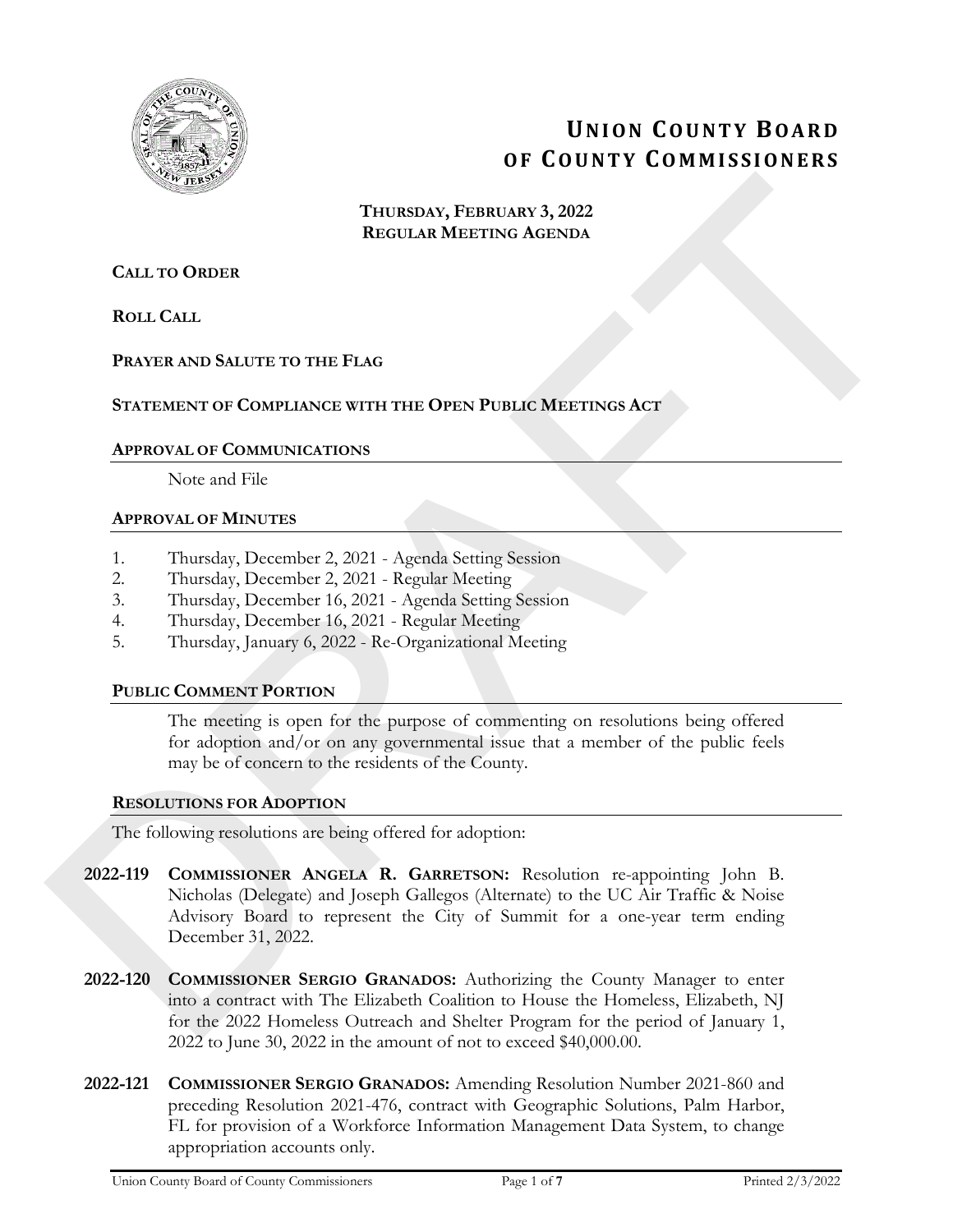- **2022-122 COMMISSIONER BETTE JANE KOWALSKI:** Amending Resolution Number 2020-689 awarding a contract to Michael Calafati, LLP for additional Architectural Services for Rehabilitation of Two Houses at Historic Deserted Feltville Village in the additional amount not to exceed \$11,000.00 for a total contract amount not to exceed \$103,500.00.
- **2022-123 COMMISSIONER LOURDES M. LEON:** Authorizing the County Manager to award year one contracts in accordance with the Three Year 2022-2024 Area Plan for the period of January 1, 2022 through December 31, 2022 in the total amount not to exceed \$4,715,116.00, and further authorizing the transfer of funds among the listed agencies during the contract period should service needs change and/or if any should fail to meet its contractual obligation. **amout not to exceed \$11,000.00** for a total contract amoutin aot to exceed<br>
2022-223 **CONMISSIONER LOTEDES M. LEON:** Atachoming the County Manager to award<br>
2022-223 **CONMISSIONER LOTEDES M. LEON:** Atachoming the County
	- **2022-124 CHAIR REBECCA LYNNE WILLIAMS:** Amending Resolution Number 2021-723 a contract with Thermo Scientific Portable Analytical Instruments Inc., Tewksbury, MA, for the purchase of proprietary reagent, supplies and service agreements for instrument maintenance, to reflect a change/addition of account numbers only. (All other aspects of the agreement remain the same.)
	- **2022-125 CHAIR REBECCA LYNNE WILLIAMS:** Authorizing the County Manager to enter into a contract with Robert Santilli, Middletown, NJ to serve as IT Manager for the Union County Prosecutor's Office for the period of January 1, 2022 through December 31, 2022 in an amount not to exceed \$70,000.00.
	- **2022-126 CHAIR REBECCA LYNNE WILLIAMS:** Authorizing the County Manager to enter into an agreement for the renewal of CDC connectivity services and maintenance from SyTech Corporation for 2021 and 2022 in an amount not to exceed \$69,897.04.
	- **2022-127 CHAIR REBECCA LYNNE WILLIAMS:** Authorizing the County Manager, through the Union County Prosecutor's Office, to enter into a contract with Deborah A. White Consulting, LLC, Cranford, NJ to provide Crisis Intervention Team Training to law enforcement and mental health personnel for the period of January 1, 2022 through December 31, 2022 in an amount not to exceed \$19,900.00.
	- **2022-128 CHAIR REBECCA LYNNE WILLIAMS:** Authorizing the County Manager to enter into a Professional Services contract with Catherine Vulcano , Berkeley Heights, NJ to serve as the Acting SART/FNE Coordinator for the Union County Prosecutor's Office for the period of February 3, 2022 through March 3, 2022 in an amount not to exceed \$3,000.00.
	- **2022-129 CHAIR REBECCA LYNNE WILLIAMS:** Authorizing Change Order #1 for a contract awarded to Johnston Communications, through advertised public bidding BA# UCCP 23-2021, Resolution 2021-207 in accordance with the Local Public Contracts Law, N.J.S.A. 40A:11-1 et seq., for electronic network equipment, security and cabling to various County Departments, to increase the contract amount by \$1,642,640.88 for a new contract amount not to exceed \$2,258,840.88.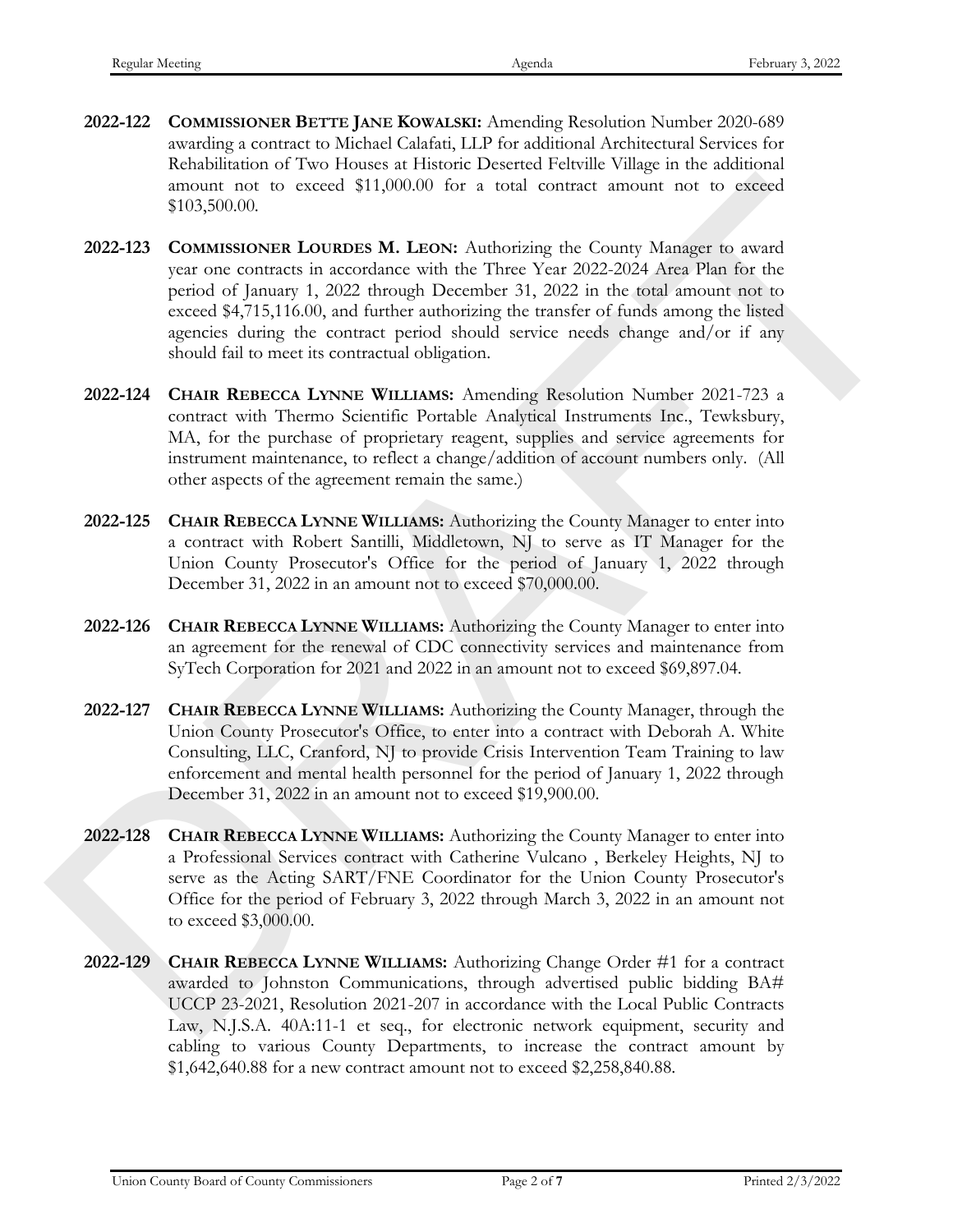- **2022-130 CHAIR REBECCA LYNNE WILLIAMS:** Authorizing the County Manager to enter into a contract with 4Connections, LLC for maintenance and lease of existing fiber optic cable previously installed throughout the City of Elizabeth connecting various County and City buildings for the period of December 1, 2021 through November 30, 2026 in amount not to exceed \$509,258.40. The City of Elizabeth will reimburse the County of Union in the amount of \$267,159.60 for the City's share of usage and maintenance costs during the contract period.
- **2022-131 CHAIR REBECCA LYNNE WILLIAMS:** Authorizing the County Manager to enter into an agreement with Edmunds GovTech, Northfield, NJ, to provide maintenance and technical support for the County's Financial Accounting and Electronic Requisition System for the period of January 1, 2022 through December 31, 2022, in an amount not to exceed \$21,205.00.
- **2022-132 CHAIR REBECCA LYNNE WILLIAMS:** Amending Yr 47 allocation to accept and allocate funds originally awarded in Resolution #2021-583 from the US Department of Housing and Urban Development for HOME-American Rescue Plan (ARP), in an amount not to exceed \$222,816.60.
- **2022-133 CHAIR REBECCA LYNNE WILLIAMS:** Authorizing the County Manager to enter in an agreement with Jaqueline Napper, PsyD, PsyPharm, Plainfield, NJ, to provide psychological services to the patients at Cornerstone Behavioral Health Hospital including weekend psychological care and group sessions, for the period of January 1, 2022 through December 31, 2022, in an amount not to exceed \$15,000.00. 30, 2022<br>
30, 2022 a a amount of the secure (\$90,25%). The Grow Likestein will resiming<br>the change of Union in the amount of \$207,150.60 for the Growth stars and<br>minimum cross-during the contract period.<br>
2022-131 CHAIN M
	- **2022-134 CHAIR REBECCA LYNNE WILLIAMS:** Amending Resolution Number 2021-982 to extend the contract with Center for Family Guidance, PC, Marlton, NJ for five (5) months through June 30, 2022 to provide Administrator services at Cornerstone Behavioral Health Hospital in the amount not to exceed \$68,750.00.
	- **2022-135 CHAIR REBECCA LYNNE WILLIAMS:** Authorizing the County Manager to enter into agreements with LexisNexis, a division of RELX Inc., for the purchase of law books and materials as is necessary for various departments, constitutional offices and agencies within the County of Union for the period of January 1, 2022 through December 31, 2022 in an amount not to exceed \$57,875.00.
	- **2022-136 CHAIR REBECCA LYNNE WILLIAMS:** Authorizing the County Manager to enter into an Agreement for acquisition of property from the Borough of Roselle Park, designated on the tax map of Roselle Park as Block 424, Lot 1.02 for the sum of \$760,000.00 as per Bond Ordinance.
	- **2022-137 CHAIR REBECCA LYNNE WILLIAMS:** Authorizing the County Manager to enter into an Agreement for acquisition of property from 735 Springfield Avenue, LLC., designated on the tax map of Berkeley Heights as Block 501, Lots 1 and 3 and for the sum of \$2,585,000.00 as per Bond Ordnance.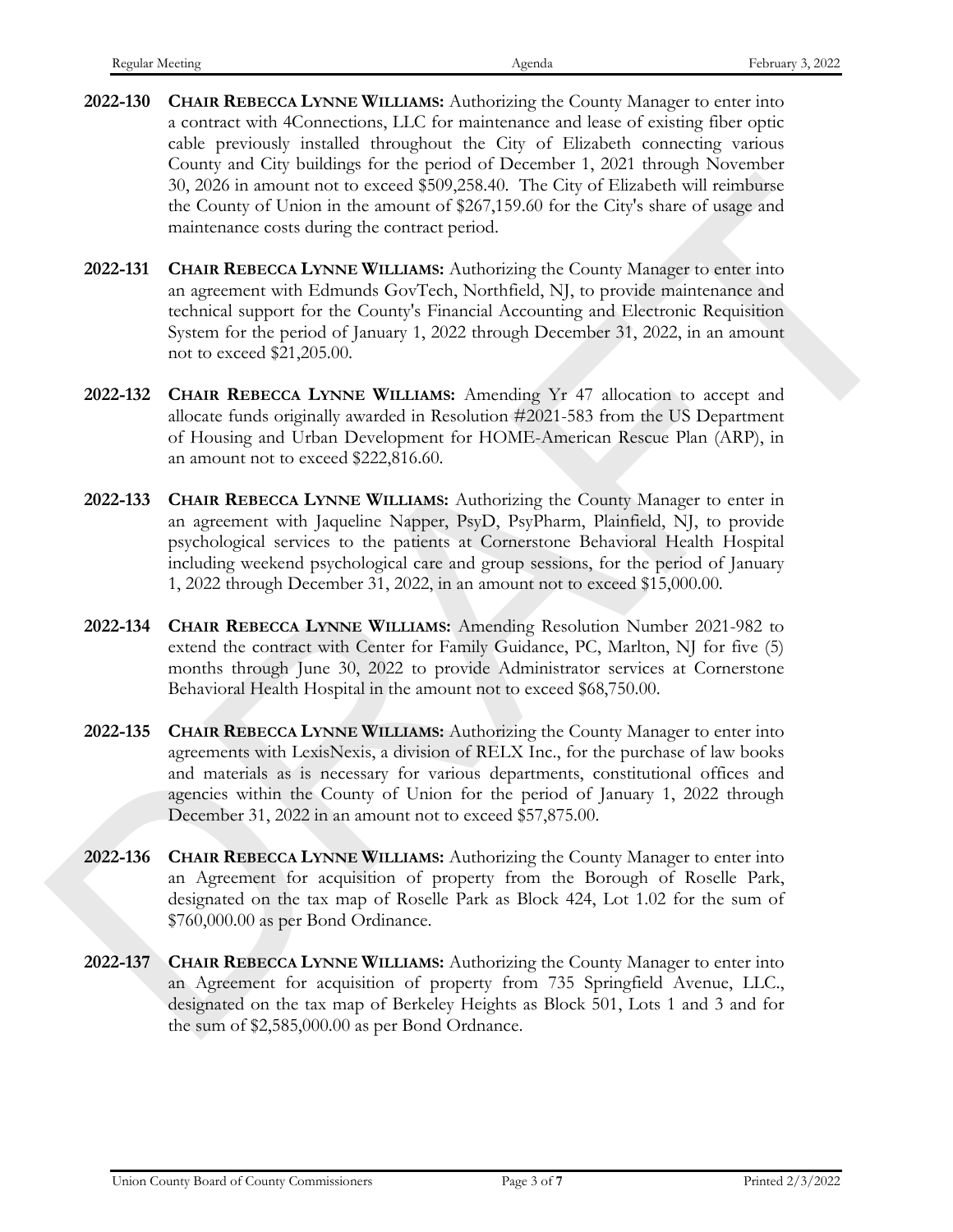**2022-138 CHAIR REBECCA LYNNE WILLIAMS:** Authorizing the County Manager to award a contract to Naviant (formerly Continuum Voice and Data Systems, Inc.), Verona, WI for the purpose of providing software maintenance services for the OnBase Records Management proprietary software system of the County, for the period of January 1, 2022 through December 31, 2022 in an amount not to exceed \$36,352.20.

#### **COMMISSIONER SPONSORED RESOLUTIONS**

- **2022-139 COMMISSIONER JAMES BAKER JR & THE ENTIRE BOARD:** Resolution offering this Board's deepest condolences to the family of Antonio "Tony" Garay, during their time of sorrow.
- **2022-140 COMMISSIONER SERGIO GRANADOS & THE ENTIRE BOARD:** Resolution offering this Board's sincerest condolences to the family of Elide Sertil, during their time of sorrow.
- **2022-141 COMMISSIONER KIMBERLY PALMIERI-MOUDED & THE ENTIRE BOARD:**  Resolution recognizing the American Heart Association's Go Red campaign observed on Friday, February 4, 2022; and further supporting all endeavors that raise awareness that heart disease remains the leading cause of death for women in the United States, causing 1 in 4 female deaths and more female deaths than all forms of cancer combined. (320214) Consumers that have also as a smooth of the second behavior of the Social Consumer (320224).<br>
COMMISSONARS (NORTHER RAFTIN EXPIRE BOMID: Resolution of their prior in Europe) (bits Boselin of the Hard Northern Co
	- **2022-142 COMMISSIONER ALEXANDER MIRABELLA & THE ENTIRE BOARD:** Resolution offering this Board's deepest condolences to the family of Virginia M. McKenney, former Mayor of Roselle Park, during their time of sorrow.
	- **2022-143 CHAIR REBECCA LYNNE WILLIAMS & THE ENTIRE BOARD:** Resolution congratulating Reverend Dr. Danielle L. Brown on her official installation as the new Pastor of Shiloh Baptist Church in Plainfield.
	- **2022-144 CHAIR REBECCA LYNNE WILLIAMS & THE ENTIRE BOARD:** Resolution offering this Board's most sincere condolences to the family of, Union County employee Susan Hurley Snodgrass, during their time of sorrow.
	- **2022-145 CHAIR REBECCA LYNNE WILLIAMS & THE ENTIRE BOARD:** Resolution offering this Board's sincerest condolences to the family of Suzanne Lynn Anderson, of Plainfield, during their time of sorrow.

#### **COMMISSIONER REPORTS AND COMMENTS**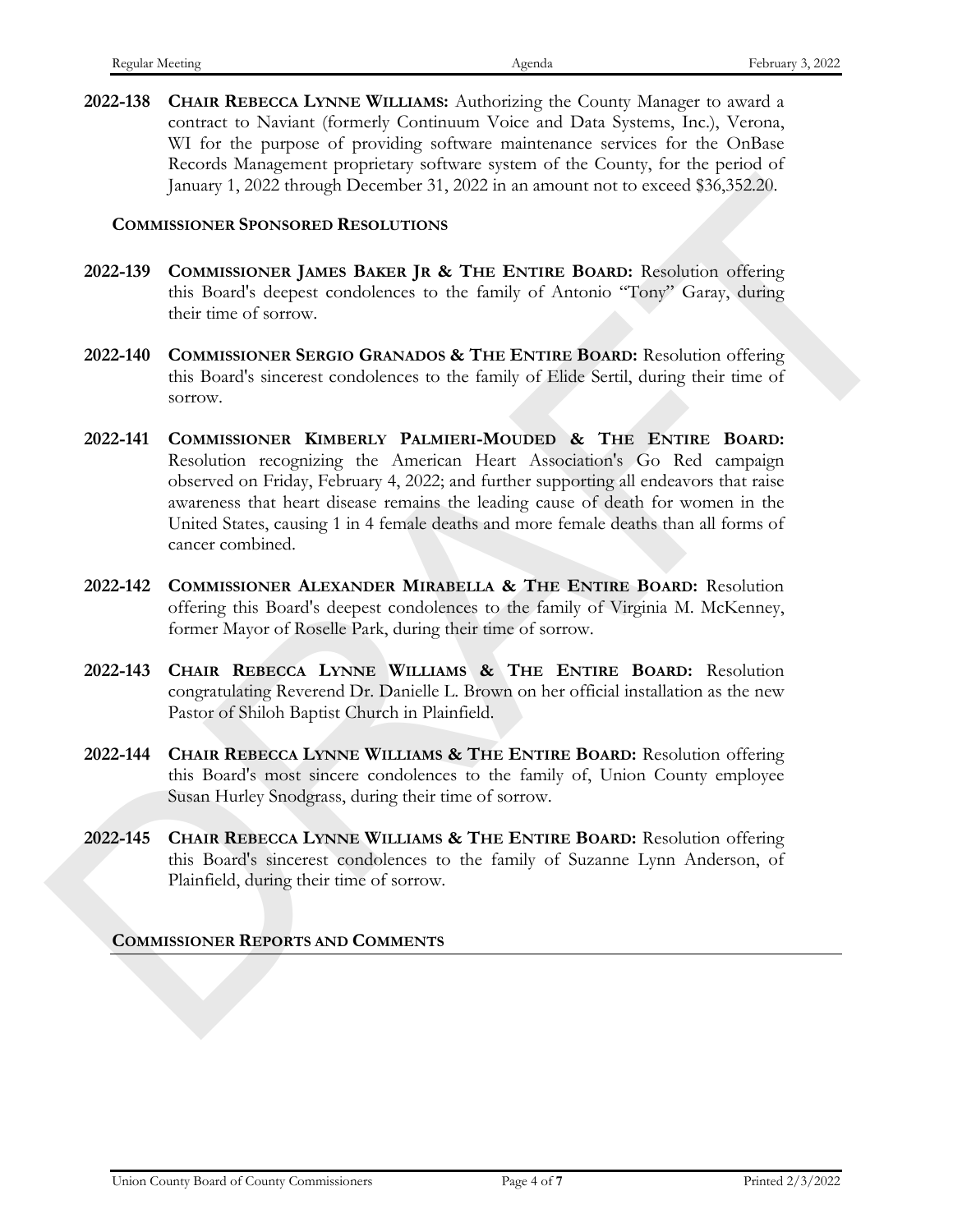#### **EXECUTIVE SESSION**

To the extent known, the following item will be discussed in Executive Session:

1) Attorney Client privileged communications and discussions relative to litigation concerning the matter entitled Jiminez vs. Union County Improvement Authority and the County of Union. 1) Attention Client privated communications and discussions of the superior of the content of the content of the County of Union Content of County and the County of Union County of County of County and the County of Union

**ADJOURNMENT**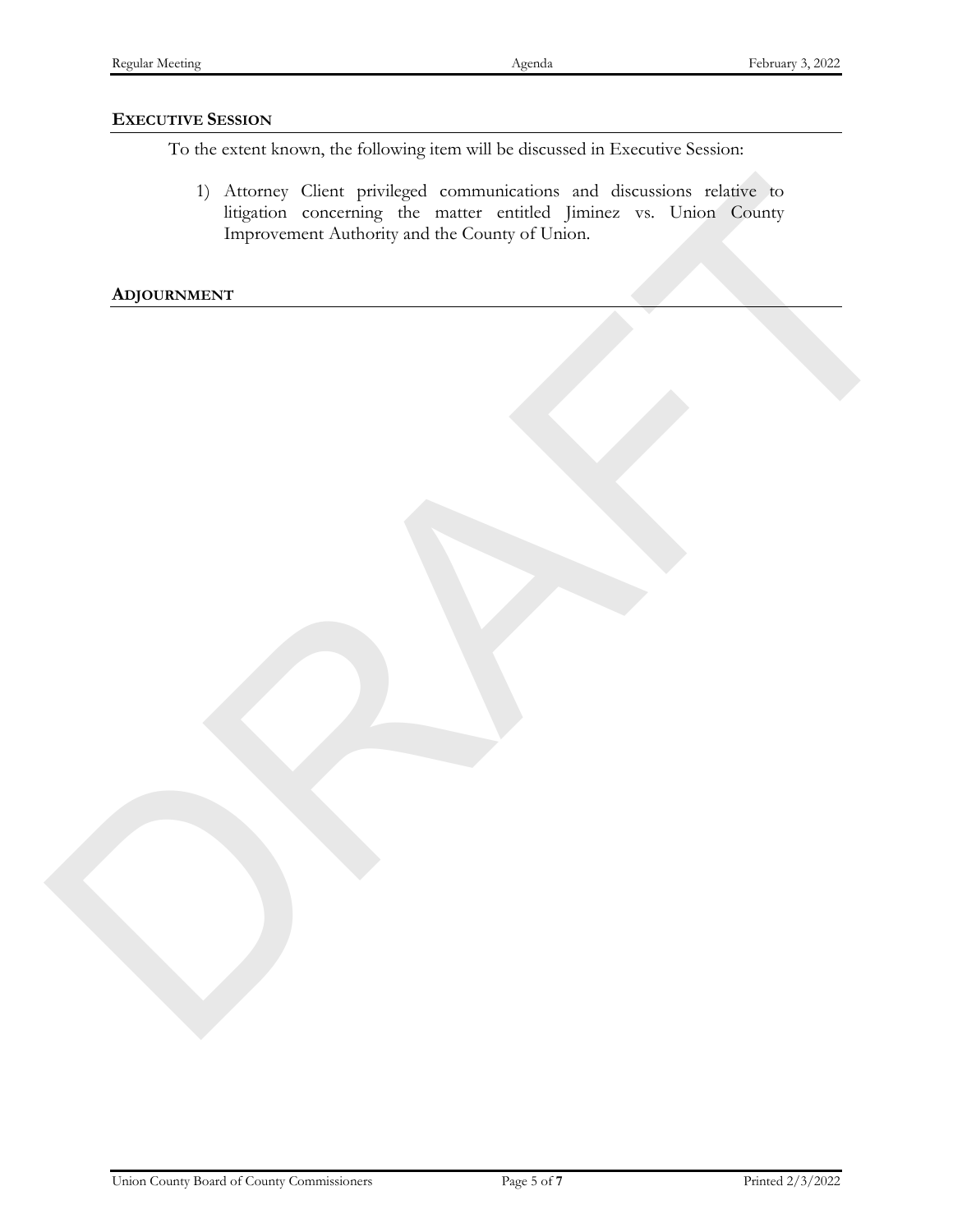# **UNION COUNTY BOARD OF COUNTY COMMISSIONERS 2022 MEETING SCHEDULE**

| <b>AGENDA SETTING SESSION</b> | <b>REGULAR MEETINGS</b> |
|-------------------------------|-------------------------|
| January 20, 2022              | January 20, 2022        |
| February 3, 2022              | February 3, 2022        |
| February 17, 2022             | February 17, 2022       |
| March 3, 2022                 | March 3, 2022           |
| March 24, 2022                | March 24, 2022          |
| April 7, 2022                 | April 7, 2022           |
| April 21, 2022                | April 21, 2022          |
| May 12, 2022                  | May 12, 2022            |
| May 26, 2022                  | May 26, 2022            |
| June 9, 2022                  | June 9, 2022            |
| June 23, 2022                 | June 23, 2022           |
| July 14, 2022                 | July 14, 2022           |
|                               |                         |
| August 11, 2022               | August 11, 2022         |
| September 15, 2022            | September 15, 2022      |
| October 6, 2022               | October 6, 2022         |
| October 20, 2022              | October 20, 2022        |
| November 10, 2022             | November 10, 2022       |
|                               |                         |
| December 1, 2022              | December 1, 2022        |
| December 15, 2022             | December 15, 2022       |

Please note that the County of Union's County Commissioners' meetings are to be regularly held on Thursday evenings and are scheduled to be held on the same evening, with the Agenda Setting Session to commence at 6:00pm and the Regular Meeting to commence as soon as possible after the Agenda Setting Session, unless otherwise noted.

All meetings are to be held in the Commissioner Meeting Room within the Administration Building, 6<sup>th</sup> floor located at 10 Elizabethtown Plaza, Elizabeth New